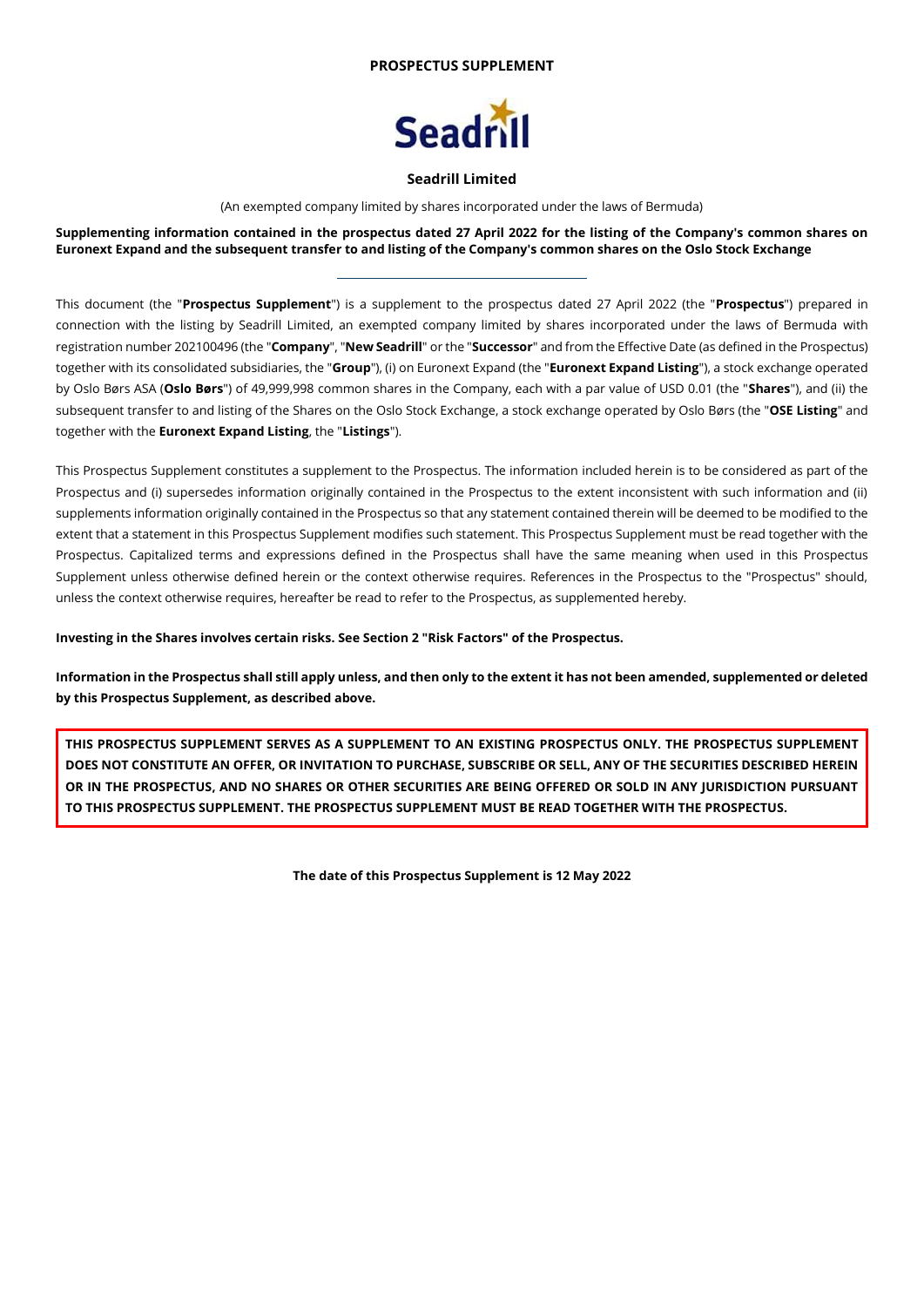#### **IMPORTANT INFORMATION**

This Prospectus Supplement is a supplement to the Prospectus published by the Company in connection with the listing of the Shares on Euronext Expand and the subsequent transfer to and listing of the Shares on the Oslo Stock Exchange.

This Prospectus Supplement and the Prospectus have been prepared to comply with the Norwegian Securities Trading Act of 29 June 2007 no. 75, as amended (the "**Norwegian Securities Trading Act**") and related secondary legislation, including Regulation (EU) 2017/1129 of the European Parliament and of the Council of 14 June 2017 on the prospectus to be published when securities are offered to the public or admitted to trading on a regulated market, and repealing Directive 2003/71/EC, as amended, and as implemented in Norway in accordance with Section 7- 1 of the Norwegian Securities Trading Act (the "**EU Prospectus Regulation**"). This Prospectus Supplement has been prepared solely in the English language. This Prospectus Supplement has been approved by the Financial Supervisory Authority of Norway (*Nw.: Finanstilsynet*) (the "**Norwegian FSA**"), as competent authority under the EU Prospectus Regulation. The Norwegian FSA only approves this Prospectus Supplement as meeting the standards of completeness, comprehensibility and consistency imposed by the EU Prospectus Regulation, and such approval should not be considered as an endorsement of the issuer or the quality of the securities that are the subject of this Prospectus Supplement. Investors should make their own assessment as to the suitability of investing in the securities.

DNB Markets, a part of DNB Bank ASA, is acting as the Company's financial advisor in connection with the Listings (the "**Manager**").

For definitions of certain other terms used throughout this Prospectus Supplement and in the Prospectus, see Section 20 "Definitions and glossary" of the Prospectus.

The information in this Prospectus Supplement is to be considered part of the Prospectus and (i) supersedes information originally contained in the Prospectus to the extent inconsistent with such information and (ii) supplements information originally contained in the Prospectus so that any statement contained therein will be deemed to be modified to the extent that a statement in this Prospectus Supplement modifies such statement. Information in the Prospectus shall still apply unless and then only to the extent it has not been amended, supplemented or deleted by this Prospectus Supplement.

The information contained herein is current as at the date hereof and is subject to change, completion and amendment without notice. The publication and distribution of this Prospectus Supplement shall not under any circumstances imply that there has been no change in the Group's affairs or that the information contained herein is correct as of any date subsequent to the date of this Prospectus Supplement.

No person is authorized to give information or to make any representation concerning the Group or in connection with the Listings or the Shares other than as contained in the Prospectus. If any such information is given or made, it must not be relied upon as having been authorized by the Company or the Manager or by any of the affiliates, representatives, advisors or selling agents of any of the foregoing.

**No Shares or any other securities are being offered or sold in any jurisdiction pursuant to this Prospectus Supplement. The distribution of this Prospectus Supplement in certain jurisdictions may be restricted by law. This Prospectus Supplement does not constitute an offer of, or an invitation to purchase, subscribe or sell any of the securities described herein or in the Prospectus. No one has taken any action that would permit a public offering of the Shares. Accordingly, neither this Prospectus Supplement nor any advertisement may be distributed or published in any jurisdiction except under circumstances that will result in compliance with applicable laws and regulations. Persons in possession of this Prospectus Supplement are required to inform themselves about and to observe any such restrictions. In addition, the Shares are subject to restrictions on transferability and resale and may not be transferred or resold except as permitted under applicable securities laws and regulations. Investors should be aware that they may be required to bear the financial risks of an investment in the Shares for an indefinite period of time. Any failure to comply with these restrictions may constitute a violation of applicable securities laws.**

A reproduction or distribution of this Prospectus Supplement, in whole or in part, and any disclosure of its content is prohibited.

This Prospectus Supplement shall be governed by and construed in accordance with Norwegian law. The courts of Norway, with Oslo District Court as legal venue, shall have exclusive jurisdiction to settle any dispute which may arise out of or in connection with the Prospectus or this Prospectus Supplement.

**In making an investment decision, prospective investors must rely on their own examination, and analysis of, and enquiry into the Group and the Shares, including the merits and risks involved**. Neither the Company or the Manager, or any of their respective affiliates, representatives, advisors or selling agents are making any representation to any purchaser of the Shares regarding the legality or suitability of an investment in the Shares by such purchaser under the laws applicable to the purchaser. Each prospective investor should consult with his or her own advisors as to the legal, tax, business, financial and related aspects of a purchase of the Shares.

### **EXCHANGE CONTROL**

**The permission of the Bermuda Monetary Authority is required, under the provisions of the Exchange Control Act 1972 and related regulations, for all issuances and transfers of shares (which includes the Shares) of Bermuda companies to or from a non-resident of Bermuda for exchange control purposes, other than in cases where the Bermuda Monetary Authority has granted a general or specific permission. The Bermuda Monetary Authority, in its notice to the public dated June 1, 2005, has granted a general permission for the issue and subsequent transfer of any securities of a Bermuda company from and/or to a non-resident of Bermuda for exchange control**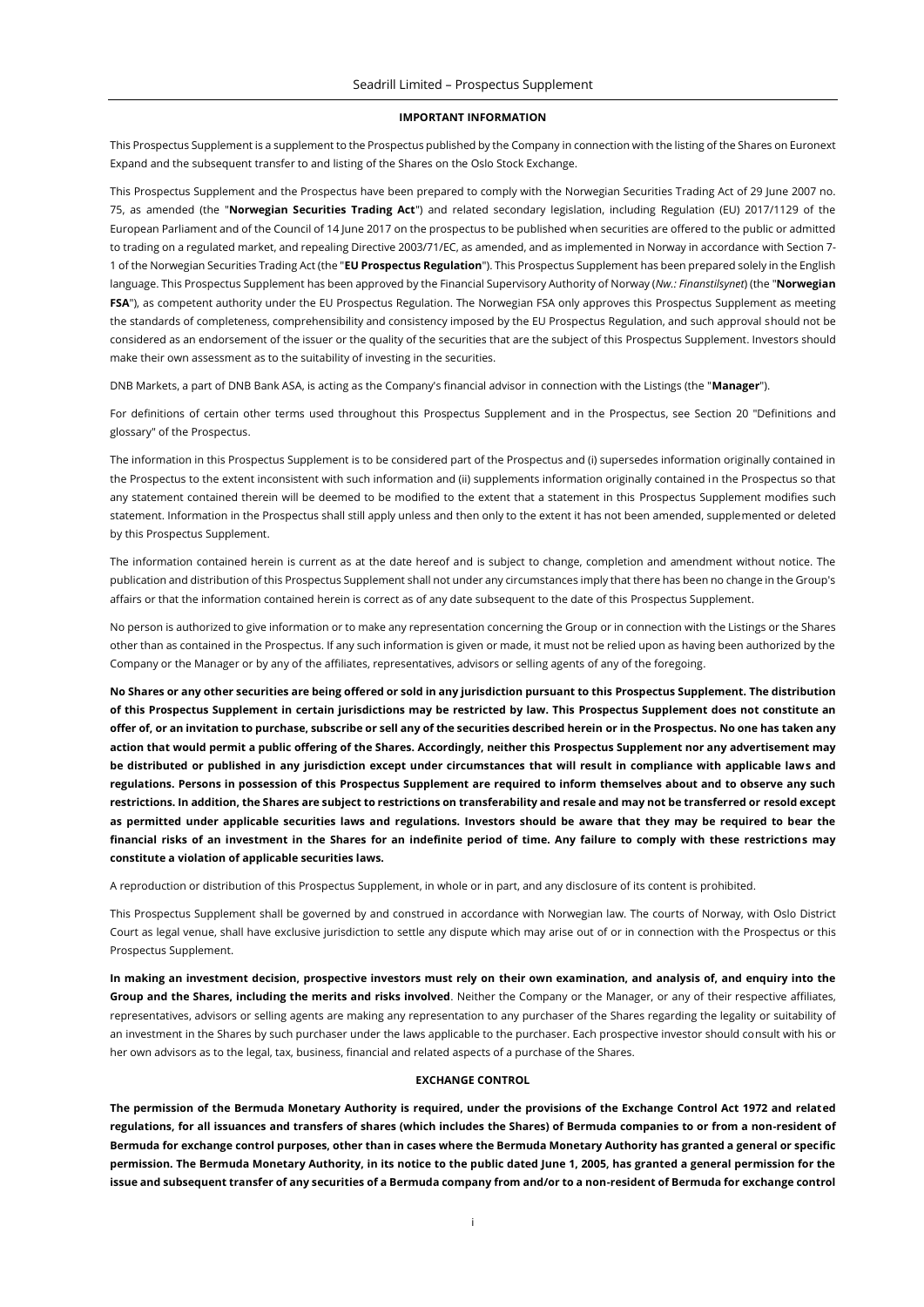**purposes for so long as any "Equity Securities" of the company (which would include the Shares) are listed on an "Appointed Stock Exchange" (which would include Euronext Expand, the Oslo Stock Exchange, New York Stock Exchange and NASDAQ). In granting the general permission the Bermuda Monetary Authority accepts no responsibility for the Company's financial soundness or the correctness of any of the statements made or opinions expressed in this Prospectus Supplement. Specific consent under the Bermuda Exchange Control Act 1972 (and its related regulations) has been obtained from the Bermuda Monetary Authority for the issue and transfer of all of its common shares from and/or to non-residents and residents of Bermuda for exchange control purposes provided its shares are listed on an Appointed Stock Exchange, which includes Euronext Expand, the Oslo Stock Exchange and the New York Stock Exchange. In granting such consent, neither the Bermuda Monetary Authority nor any other relevant Bermuda authority or government body accepts any responsibility for the Company's financial soundness or the correctness of any of the statements made or opinions expressed in this Prospectus.**

See Section 18 "Selling and transfer restrictions" of the Prospectus for certain other notices to investors.

#### **INFORMATION TO DISTRIBUTORS**

Solely for the purposes of the product governance requirements contained within: (a) EU Directive 2014/65/EU on markets in financial instruments, as amended ("**MiFID II**"); (b) Articles 9 and 10 of Commission Delegated Directive (EU) 2017/593 supplementing MiFID II; and (c) local implementing measures (together, the "**MiFID II Product Governance Requirements**"), and disclaiming all and any liability, which any "manufacturer" (for the purposes of the MiFID II Product Governance Requirements) may otherwise have with respect thereto, the Shares have been subject to a product approval process, which has determined that they each are: (i) compatible with an end target market of retail investors and investors who meet the criteria of professional clients and eligible counterparties, each as defined in MiFID II (the "**Positive Target Market**"); and (ii) eligible for distribution through all distribution channels as are permitted by MiFID II (the "**Appropriate Channels for Distribution**"). Distributors should note that: the price of the Shares may decline and investors could lose all or part of their investment; the Shares offer no guaranteed income and no capital protection; and an investment in the Shares is compatible only with investors who do not need a guaranteed income or capital protection, who (either alone or in conjunction with an appropriate financial or other adviser) are capable of evaluating the merits and risks of such an investment and who have sufficient resources to be able to bear any losses that may result therefrom. Conversely, an investment in the Shares is not compatible with investors looking for full capital protection or full repayment of the amount invested or having no risk tolerance, or investors requiring a fully guaranteed income or fully predictable return profile (the "**Negative Target Market**", and, together with the Positive Target Market, the "**Target Market Assessment**").

The Target Market Assessment is without prejudice to the requirements of any contractual, legal or regulatory selling restrictions in relation to any subsequent offering or sale of the Shares.

For the avoidance of doubt, the Target Market Assessment does not constitute: (a) an assessment of suitability or appropriateness for the purposes of MiFID II; or (b) a recommendation to any investor or group of investors to invest in, or purchase, or take any other action whatsoever with respect to the Shares.

Each distributor is responsible for undertaking its own target market assessment in respect of the Shares and determining appropriate distribution channels.

### **ENFORCEMENT OF CIVIL LIABILITIES**

The Company is an exempted company limited by shares incorporated under the laws of Bermuda. As a result, the rights of holders of the Shares will be governed by Bermuda law and the Company's memorandum of association and the Company's bye-laws attached to the Prospectus as Appendix A (the "**Bye-Laws**"). The rights of shareholders under Bermuda law may differ from the rights of shareholders of companies incorporated in other jurisdictions.

The majority of the Company's board of directors (the "**Board of Directors**") are not residents of the United States, and a substantial portion of the Company's assets are located outside the United States. As a result, it may be difficult for investors in the United States to effect service of process on the Company or its directors and executive officers in the United States or to enforce in the United States judgments obtained in U.S. courts against the Company or those persons, including judgments based on the civil liability provisions of the securities laws of the United States or any State or territory within the United States (including any State or territory within the United States).

The United States does not currently have a treaty providing for reciprocal recognition and enforcement of judgments (other than arbitral awards) in civil and commercial matters with either Norway or Bermuda. Uncertainty exists as to whether courts in Norway or Bermuda will enforce judgments obtained in other jurisdictions, including the United States, against the Company or its directors or officers under the securities laws of those jurisdictions or entertain actions in Norway or Bermuda against the Company or its directors or officers under the securities laws of other jurisdictions. In addition, awards of punitive damages in actions brought in the United States or elsewhere may not be enforceable in Norway and/or Bermuda.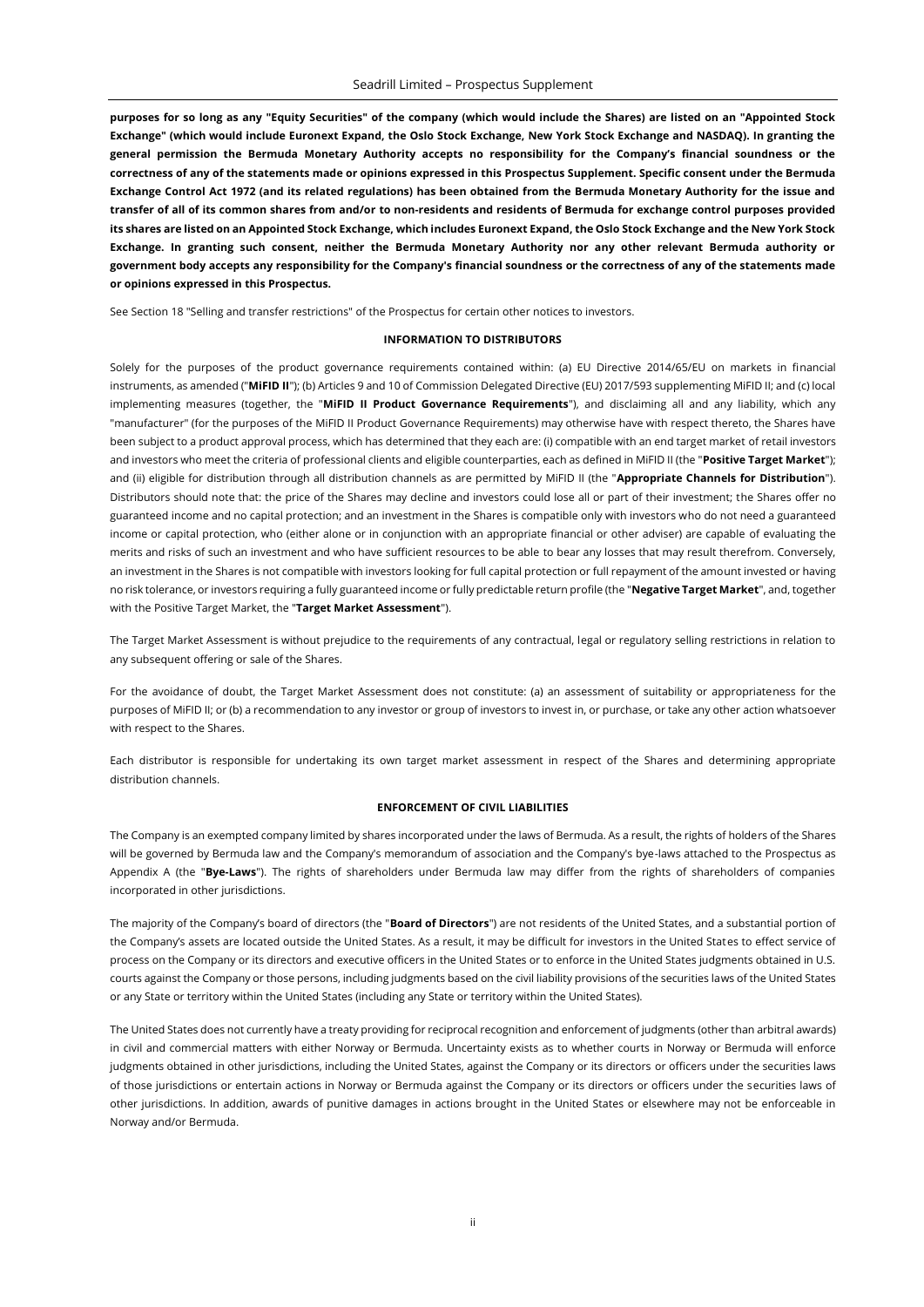#### **AVAILABLE INFORMATION**

The Company has agreed that, for so long as any of the Shares are "restricted securities" within the meaning of Rule 144(a)(3) under the U.S. Securities Act, it will during any period in which it is neither subject to section 13 or 15(d) of the U.S. Securities Exchange Act of 1934 (as amended) (the "**U.S. Exchange Act**"), nor exempt from reporting requirements by complying with the information furnishing requirements of Rule 12g3- 2(b) under the U.S. Exchange Act, provide to any holder or beneficial owners of Shares, or to any prospective purchaser designated by any such registered holder, upon the request of such holder, beneficial owner or prospective purchaser, the information required to be delivered pursuant to Rule 144A(d)(4) of the U.S. Securities Act.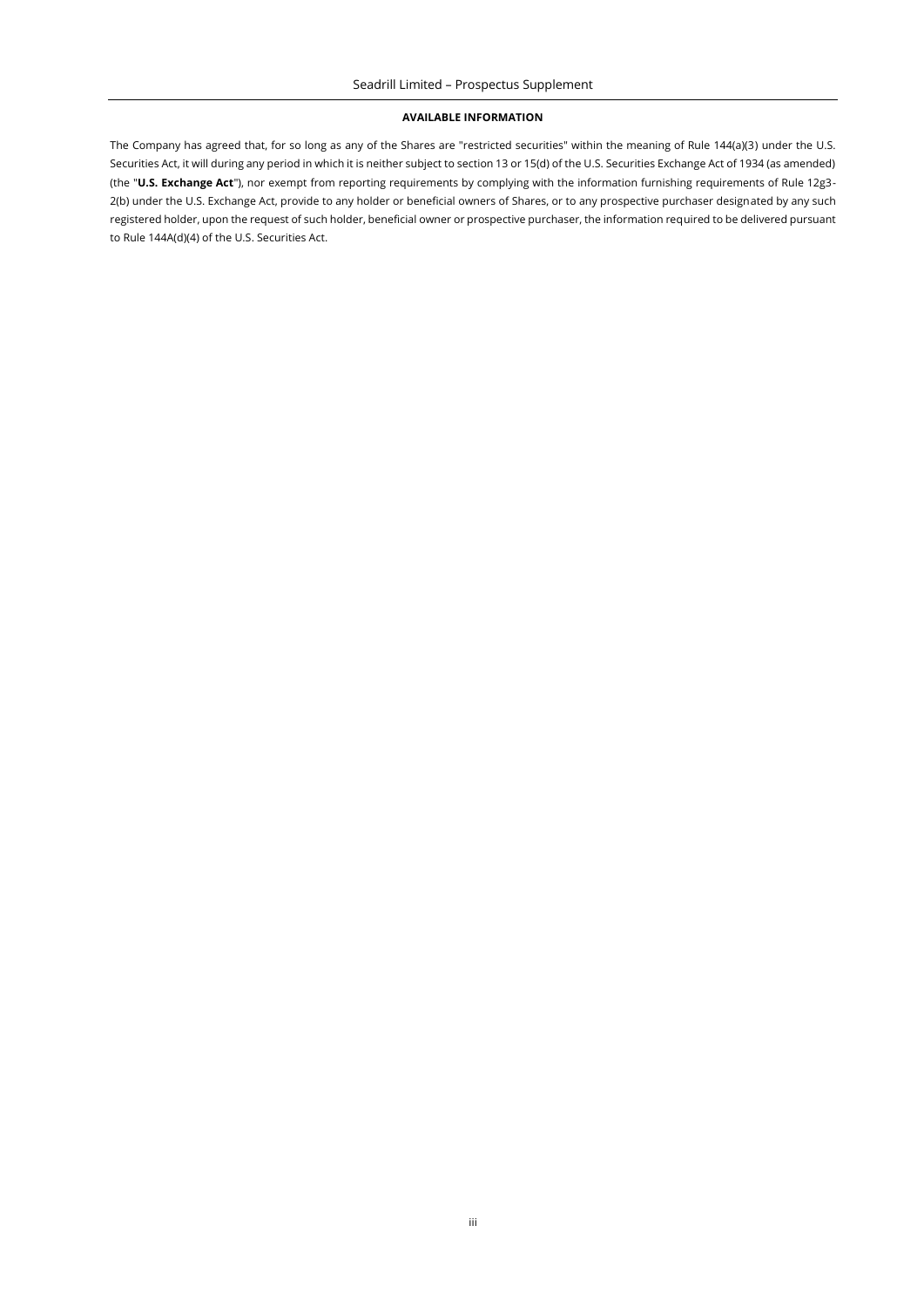## **1 RESPONSIBILITY FOR THE PROSPECTUS**

The Board of Directors of Seadrill Limited accepts responsibility for the information contained in this Prospectus Supplement. The members of the Board of Directors confirms that the information contained in this Prospectus Supplement is, to the best of their knowledge, in accordance with the facts and makes no omission likely to affect its import.

12 May 2022

### **The Board of Directors of Seadrill Limited**

*Mark McCollum (Director)*

*Karen Dyrskjot Boesen (Director)*

\_\_\_\_\_\_\_\_\_\_\_\_\_\_\_\_\_\_\_\_ \_\_\_\_\_\_\_\_\_\_\_\_\_\_\_\_\_\_\_\_ \_\_\_\_\_\_\_\_\_\_\_\_\_\_\_\_\_\_\_\_

*Jean Cahuzac (Director)*

*Jan Kjærvik (Director)*

*Andrew Schultz (Director)*

\_\_\_\_\_\_\_\_\_\_\_\_\_\_\_\_\_\_\_\_ \_\_\_\_\_\_\_\_\_\_\_\_\_\_\_\_\_\_\_\_ \_\_\_\_\_\_\_\_\_\_\_\_\_\_\_\_\_\_\_\_

*Paul Smith (Director)*

*Julie Johnson Robertson (Chair)*

 $\_$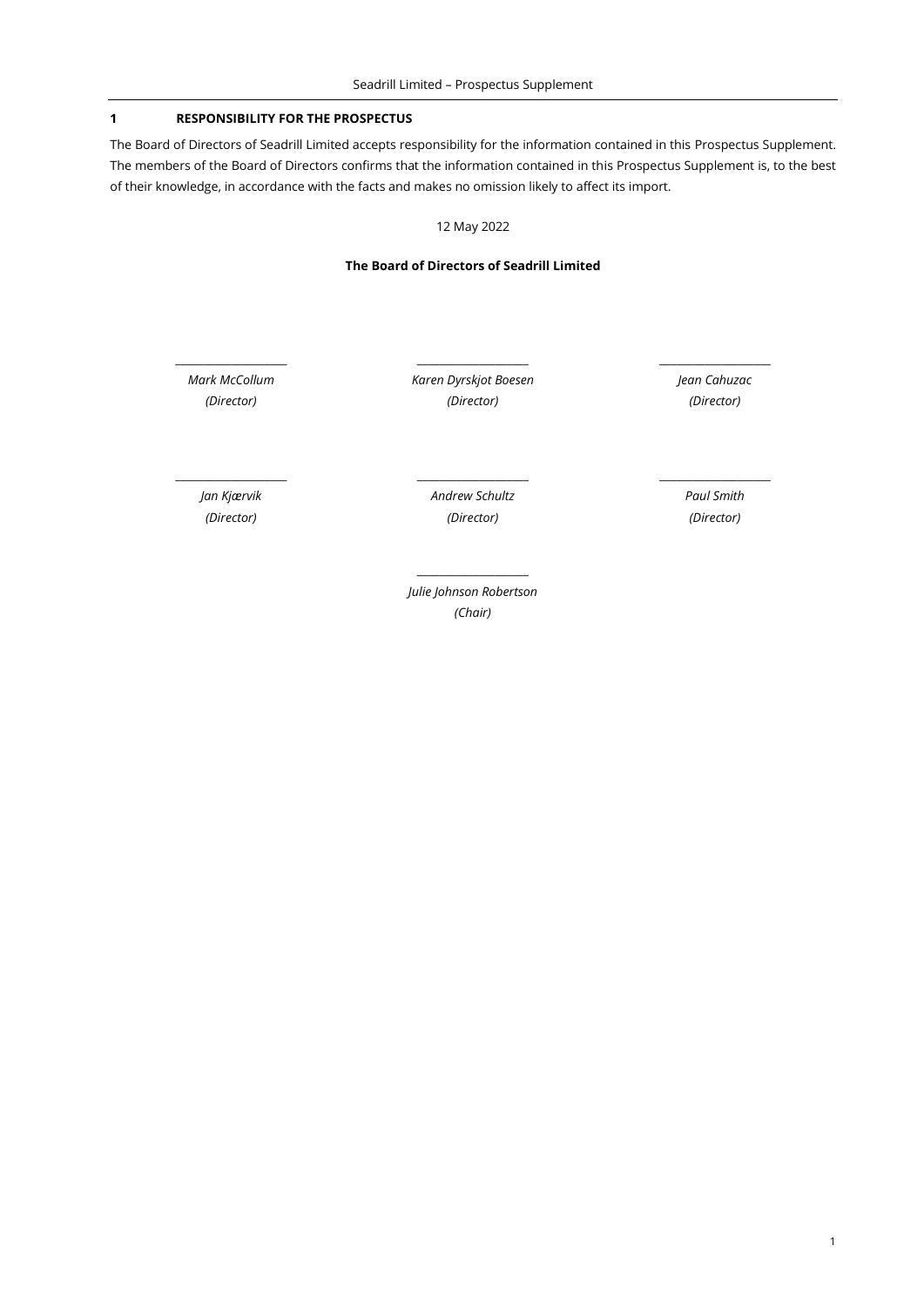## **2 SUPPLEMENTAL INFORMATION**

## **2.1 Audited financial information for the year ended 31 December 2021**

On 29 April 2022, the Company published its audited consolidated financial statements as of and for the fiscal year ended 31 December 2021 (the "**2021 Financial Statements**").

The 2021 Financial Statements are incorporated by reference to this Prospectus Supplement. The information in the 2021 Financial Statements are relevant to the information included in Section 10 "Selected Financial Information" of the Prospectus. The 2021 Financial Statements are available at https://www.seadrill.com/application/files/8216/5118/1634/Seadrill Limited 20-[F\\_2021.pdf.](https://www.seadrill.com/application/files/8216/5118/1634/Seadrill_Limited_20-F_2021.pdf)

\* \* \*